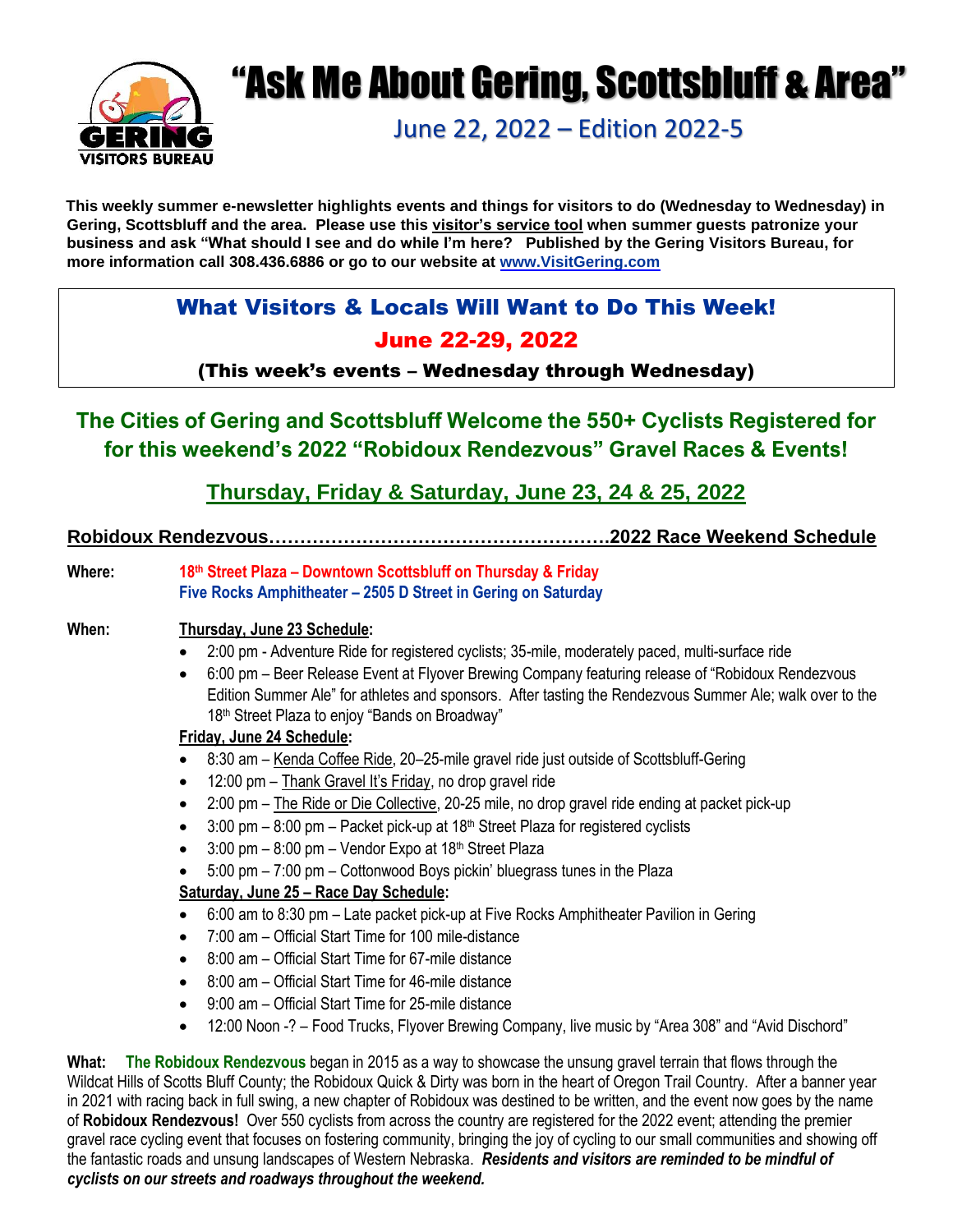# **Thursday, June 23, 2022 in Scottsbluff**

#### **"The Great Muppet Caper"…….……Summer Movie Matinee Madness at the Midwest Theater**

**Where: The Midwest Theater – (1707 Broadway – Scottsbluff)**

**When: Thursday at 1:30 pm; doors open at 12:45 pm**

**What: 2022 Summer Movie Matinee Madness screening "The Great Muppet Caper"**. Summer matinee movies are back at the Historic Midwest Theater; Thursdays at 1:30 pm. Summer Movie Matinee Madness is FREE thanks to many generous community sponsors. Regular concessions will be available for purchase. *For additional information; visit: [www.MidwestTheater.com](http://www.midwesttheater.com/)*

### **Thursday, June 23, 2022 in Gering**

#### **Gering City Band Concert in the Park…….….…………………………………...…...at Legion Park**

**Where: Legion Park - (Corner of 12th & O Streets - Gering)**

**When: 7:30 PM**

**What: Gering City Band 2022 Season of Concerts in the Park!** Under the shade trees in Gering's Legion Park, the Gering City Band presents the 2022 summer concert season. Fifty band members; ranging in age from teens to those in their 80's, play a mix of songs and will keep it fresh at every concert. First founded in 1889 as the Gering Cornet Band; it is amongst the oldest summer concert bands in Nebraska! *Concert is FREE; bring your lawn chairs; enjoy summer sounds in Legion Park.*

# **Thursday, June 23, 2022 in Scottsbluff**

### **Bands on Broadway Summer Concert Series……...18th Street Plaza in Downtown Scottsbluff**

**Where: 18th Street Plaza (1800 Broadway – Downtown Scottsbluff)** 

**When: 6:00 PM to 9:00 PM**

**What: The 2022 Downtown Summer Concert Series Bands on Broadway** live music on stage, an assortment of food trucks, beverages and fun for the whole family. Bring your lawn chair; this week's featured bands are: **"The Greendale's" and "The Victory Underground".** *Concerts are FREE OF CHARGE; for more information visit: [www.Facebook.com/bandsonbroadway](http://www.facebook.com/bandsonbroadway)*

### **Thursday, Friday, Saturday & Sunday June 23, 24, 25 & 26, 2022 in Scottsbluff**

**"The Last Five Years" A Musical……………………….……………...…on Stage at Theatre West**

**Where: Theatre West at Western Nebraska Community College – 1601 East 27th Street - Scottsbluff**

**When: Thursday, Friday & Saturday – 7:30 pm to 9:00 pm Sunday Matinee – 2:00 pm to 3:30 pm**

**What: Theatre West Summer Repertory presents "The Last Five Years"** an emotional, powerful and intimate musical about two New Yorkers who fall in love over the course of five years. *For tickets and additional information on this summer's productions; visit: [www.twneb.com/tickets](http://www.twneb.com/tickets) or call 308-635-6193*

### **Friday, Saturday & Sunday, June 24, 25 & 26, 2022**

#### **Western Nebraska Pioneers Play Ball…….….…………….…..at Oregon Trail Ballpark Stadium**

**Where: Oregon Trail Ballpark Stadium – (800 13th Street – Gering)**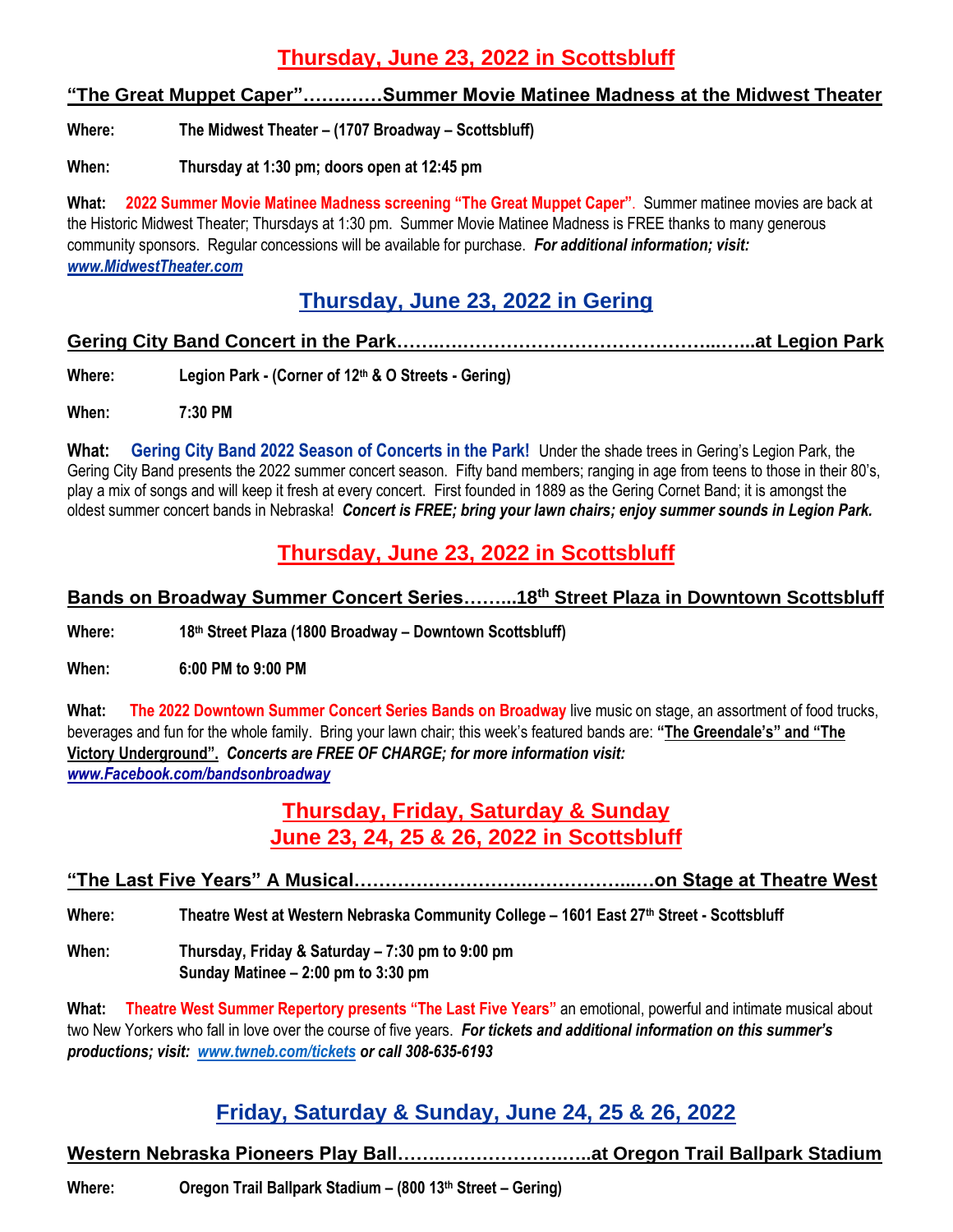**When: Gates open to the public one hour before game time June 24 & 25 - 6:35 PM Game Time June 26 – 3:08 PM Game Time**

**What: The Western Nebraska Pioneers vs. the Canyon City Spuds this week!** High-level, collegiate wood-base baseball for local and regional baseball fans and visitors to enjoy at **Oregon Trail Ballpark Stadium**! Affordable family fun and a great way to spend time enjoying America's pastime all summer long with our hometown team. Baseball, food, entertainment between innings and fun at every home game. *For single game tickets, family picnic packs, group tickets and party deck options, call: 308- 633-BALL or visit [www.wnpioneers.com](http://www.wnpioneers.com/)*

# **Friday, Saturday & Sunday, June 24, 25 & 26, 2022 in Scottsbluff**

#### **"Lightyear" on the Big Outdoor Screen…………………… …….....at Midwest SkyView Drive In**

**Where: Midwest Skyview Drive-In Theater near Western Nebraska Regional Airport (100381 Airport Road – Scottsbluff)**

**When: Gate opens one hour before screening each night 9:00 PM – Screening each night** 

**What: The Midwest SkyView Drive-In Theater** showing this weekend; "**Lightyear".** The SkyView Drive-In Theater is the premier outdoor movie location with outstanding views near Western Nebraska Regional Airport in Scottsbluff. Drive-in parking for up to 165 cars; the concessions offerings have been expanded to include hot concessions items, walk-up concessions and online ordering so come enjoy dinner and a movie at the Drive-In. No outside food is allowed. **New Movie Pricing: \$4 per person for all ages 12 & under and Midwest Theater Members who present their cards. \$7 per person for non-members and NO CAR LOAD pricing.** *For additional information; visit:* **[www.MidwestTheater.com](http://www.midwesttheater.com/)**

# **Friday, Saturday & Sunday, June 24, 25 & 26, 2022 in Scottsbluff**

# **"Top Gun: Maverick" Screens this Weekend……………………….…..…at the Midwest Theater**

**Where: The Midwest Theater – (1707 Broadway – Scottsbluff)**

**When: Friday & Saturday at 7:30 PM, Sunday at 1:30 PM**

**What: The Historic Midwest Theater presents "Top Gun: Maverick"** this weekend in the air-conditioned comforts of the Theater. Evening screenings on Friday and Saturday, matinee on Sunday afternoon. Concessions available. *Tickets are \$4.00 for members and \$7.00 for non-members. For additional information; visit: [www.MidwestTheater.com](http://www.midwesttheater.com/)*

# **Friday & Saturday, June 24 & 25, 2022 in Gering**

### **Stock Car Racing Friday & Saturday Night…………..………..……...at HiWay 92 Raceway Park**

**Where: HiWay 92 Raceway Park – East of Gering on Highway 92 (260264 Highway 92 in Gering)**

**When: 7:00 pm – Friday Night Races start time 6:00 pm – Saturday Night Races start time**

**What:** It's summer stock car racing season in Gering; races on Friday & Saturday nights this weekend at **HiWay 92 Raceway**  Park. Friday's races feature Minions, Bandoleros, Super Stocks and Legends; Warriors; Bandoleros, Figure 8's, Warriors and Legends on Saturday night. *Admission: \$10 for adults, \$6 kids 9-12, kids under 8 are free, \$8 for seniors, \$6 police/fire/EMS and veterans/Military are free. For more information, visi[t www.hiway92raceway.com](http://www.hiway92raceway.com/)*

# **Saturday, June 25, 2022 in Scottsbluff**

**18th Street Farmers Market………………………….....18th Street Plaza in Downtown Scottsbluff**

**Where: 18th Street Plaza (1800 Broadway – Scottsbluff)**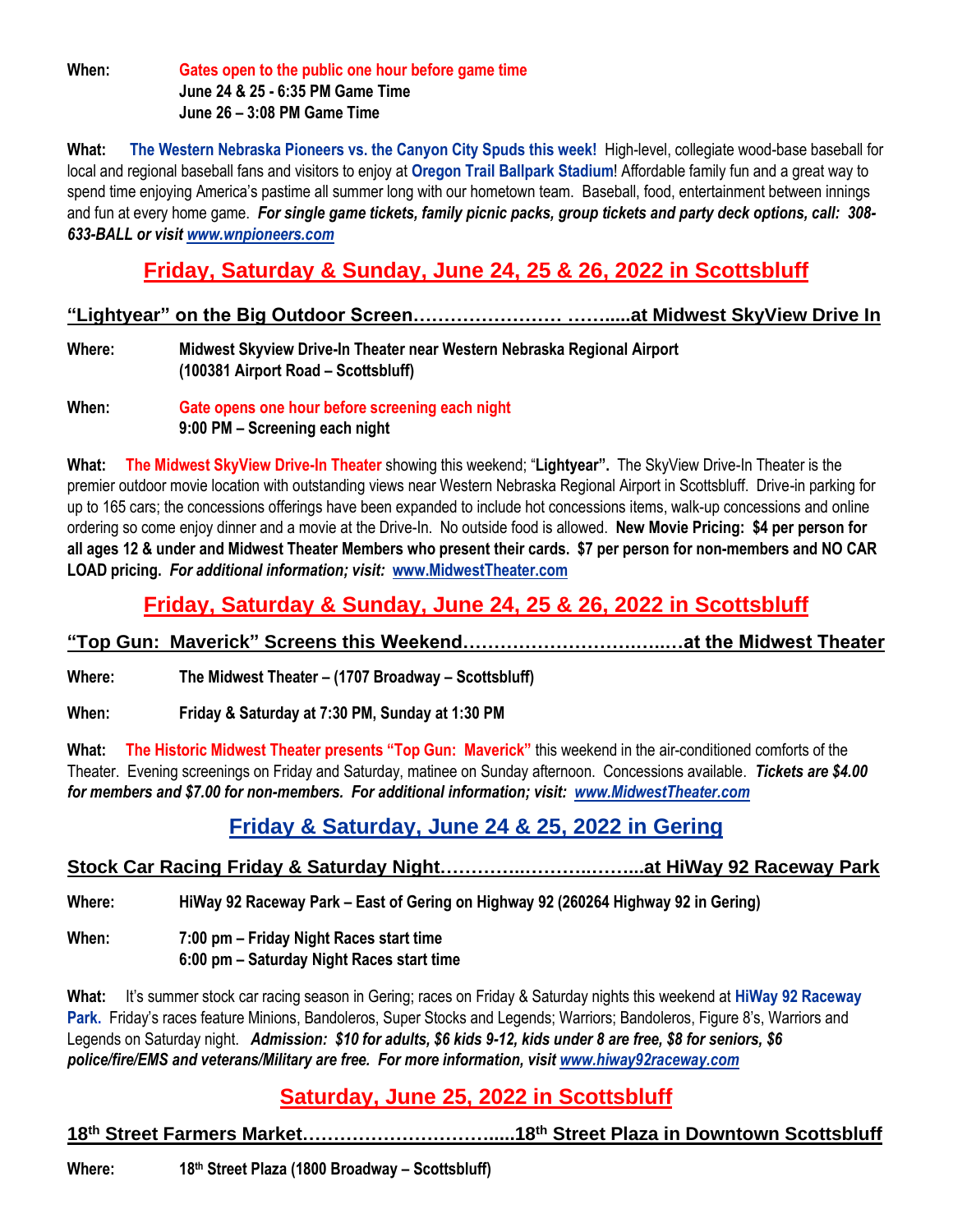**When: 8:00 AM to 11:00 AM**

**What:** Shop for locally grown fresh produce, variety of food products, crafts, entertainment and more at the **Saturday Morning Farmers Market in Downtown Scottsbluff.** *For more information, visit 18th Street Farmers Market on Facebook.*

### **Saturday, June 25, 2022 in Gering**

#### **National Historic Trails Interpretive Center "Trail Trek" Program….Starting at the Monument**

**Where: Scotts Bluff National Monument – (190276 Old Oregon Trail – Gering)**

**When: 9:00 AM – Meet at the Monument**

**What: Trail Trek Starting at the Monument!** Join interpreters from the National Historic Trails Interpretive Center out of Casper, WY for a FREE Trail Trek program that starts at Scotts Buff National Monument. The group will be leaving the visitors center parking lot and traveling west on several gravel, highway, and two-track roads. **A high clearance vehicle with 4-wheel drive is required**. The trip will end in Wyoming somewhere in the Torrington/Fort Laramie area, depending on weather and how participants feel. **Participants will drive their own vehicles to follow the pioneer trails** and see many related sites along the way, including swales, graves and monuments. **Please be aware of weather forecasts/conditions and dress appropriately with good walking shoes. Also bring lunches, snacks, water and other drinks**. *Cost is FREE; further information about Scotts Bluff National Monument programs and schedules are available at the visitors center by calling 308-436-9700 or visiting the website at* **<http://www.nps.gov/scbl/index.htm> or on Facebook at [https://www.facebook.com/scottsbluffnps.](https://www.facebook.com/scottsbluffnps)** 

### **Tuesday, June 28, 2022 in Gering**

#### **Backcountry Tour…………………………………………….….of Scotts Buff National Monument**

**Where: Scotts Bluff National Monument – (190276 Old Oregon Trail – Gering)**

**When: 6:00 PM – Scotts Bluff National Monument Visitors Center Amphitheater**

**What: Guided Backcountry Tour of the Monument!** Join Park Ranger Matt Solomon for a trip into the backcountry of the Monument. Visitors will need either a pickup or SUV to travel the canal road through the northside of the property. **The backcountry tour is limited to 50 people and pre-registration is required. To register, call 308-436-9700 and provide how many will be in your group.** *Cost is FREE; further information about Scotts Bluff National Monument programs and schedules are available at the visitors center by calling 308-436-9700 or visiting the website at*  **<http://www.nps.gov/scbl/index.htm> or on Facebook at [https://www.facebook.com/scottsbluffnps.](https://www.facebook.com/scottsbluffnps)** 

### **June thru September 5, 2022 in Gering**

#### **The Emigrant Experience……………………………….………at Scotts Bluff National Monument**

**Where: Scotts Bluff National Monument – (190276 Old Oregon Trail – Gering)**

**When: 10:30 AM to 12:30 PM – Every Day, weather permitting**

**What: The Emigrant Experience at Scotts Bluff National Monument.** Join a park ranger at one of the wagons along the Oregon Trail Pathway to learn more about what life was like for the emigrants traveling west on the Oregon/California Trails in the 1850's. This program is appropriate for visitors of all ages. In the event of extreme heat or inclement weather, the program will be cancelled. *For more information; visit<https://www.nps.gov/scbl/index.htm>*

# **Now Thru June 26, 2022 in Scottsbluff**

### **Velo-Sophy & The Sand Painters Art Guild…….Gallery Shows at West Nebraska Arts Center**

**Where: West Nebraska Arts Center – (106 East 18th Street – Scottsbluff) When: Gallery Hours are Tuesday thru Friday, 9:00 AM to 5:00 PM Saturday & Sunday, 1:00 PM to 5:00 PM**